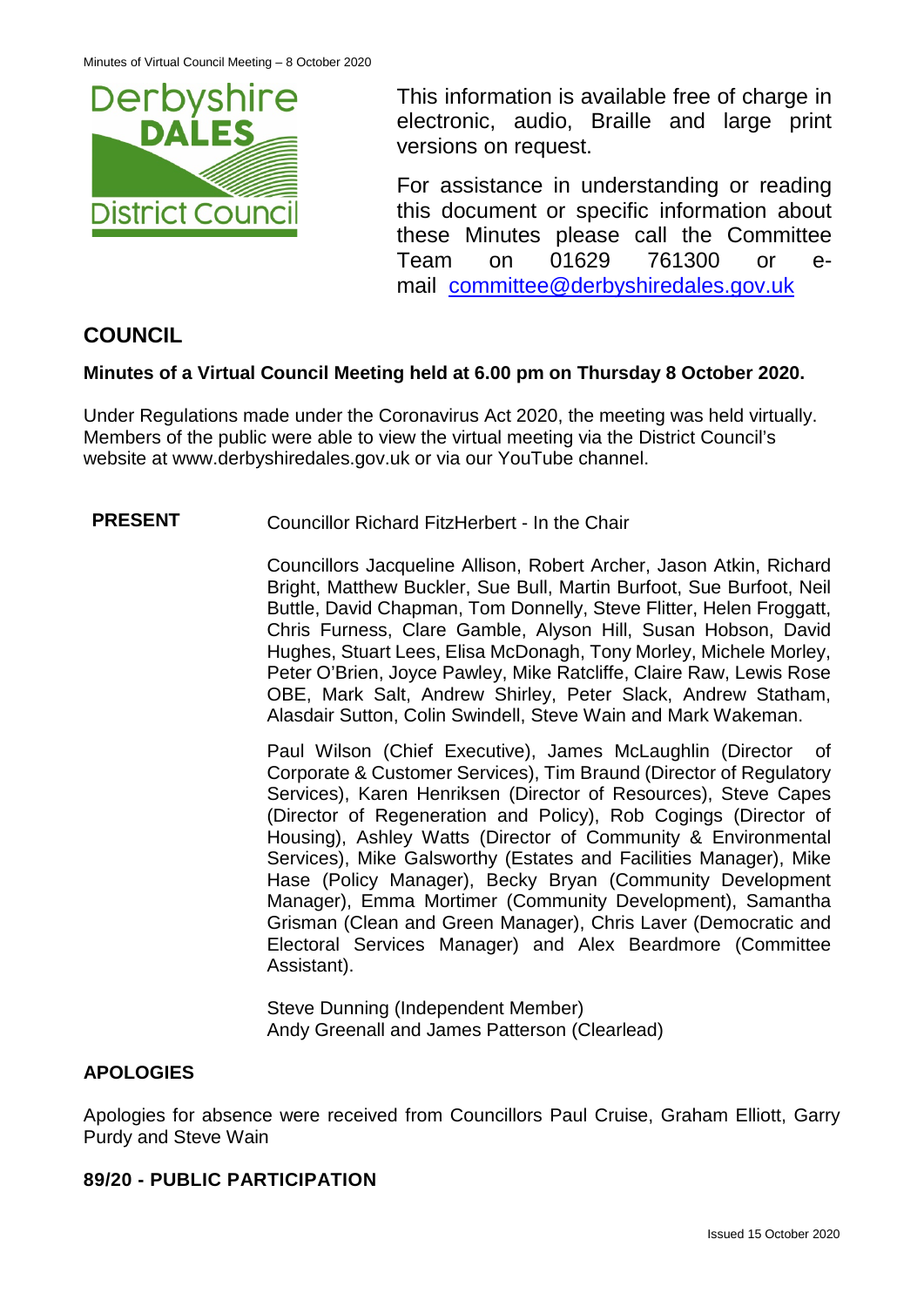In line with the Council's temporary suspension of direct public participation, all questions submitted in writing pertaining to this Council meeting, together with the Leader of the Council's responses, were available to view on the Council's website.

In summary submissions in support of the Notice of Motion at item 10 on the Agenda were received from Mr Nick Loveday, Ms Lynne Crowe, Ms Laura Saunders, Ms Deborah Fulford, Mr Steve Elliott, Ms Julie Mullan, Ms Suzanne Leckie, Mr Mike Pedler, Ms Carol Collins. Ms Sarah Tomlinson, Scharlie and Stephen Platt and Mrs Jane Varley submitted a statement in relation to the item. Representations against the motion were received from Mr Simon Haslam, Mr Peter Wildgoose, Mr Andrew Gagie, Mr Gordon Wardman, Mr and Mrs Bunting, Mr Keith Harrop, Mr Andrew Broadley, Mr Michael Dakin, Ms Alison Bassett, Simon Frost and two residents who wished to remain anonymous. (name and address supplied).

Representations were also received from Ms Sarah Batterbee, in relation to Item 18 – Covid 19: Derbyshire Dales Economic Recovery Plan; from Mr Nicholas Bishop, in relation to the Air Quality Status Report and Air Quality Management in Ashbourne and from Mr Peter Dobbs in relation to agenda item 14, Report of Investigation into Green Man Incident.

In the absence of Cllr Garry Purdy, Leader of the Council, Councillor Susan Hobson, Deputy Leader of the Council, responded to the questions from Messrs Bishop and Dobbs.

# **90/20 – INTERESTS**

Cllrs Jason Atkin, Claire Raw and Sue Burfoot declared a personal interest in Agenda Item 23 as a Members of Derbyshire County Council

Cllr Alyson Hill declared a pecuniary interest in agenda item 10 due to her employment.

Cllr. Matt Buckler declared a pecuniary interest in Agenda items 10 and 11 due to his employment.

# **91/20 – APPROVAL OF MINUTES**

Councillor Sue Bull joined the meeting at 6.15pm prior to consideration of this item.

It was moved by Councillor Richard FitzHerbert, seconded by Councillor Andrew Shirley and

| <b>RESOLVED</b> | That the following Minutes of the Derbyshire Dales District Council be<br>approved as a correct record:                          |              |  |
|-----------------|----------------------------------------------------------------------------------------------------------------------------------|--------------|--|
|                 | Council - 27 August 2020<br>Extraordinary Council Meeting - 2 September 2020<br>Extraordinary Council Meeting - 3 September 2020 |              |  |
| Voting          | In Favour<br>Against<br>Abstentions                                                                                              | 34<br>0<br>1 |  |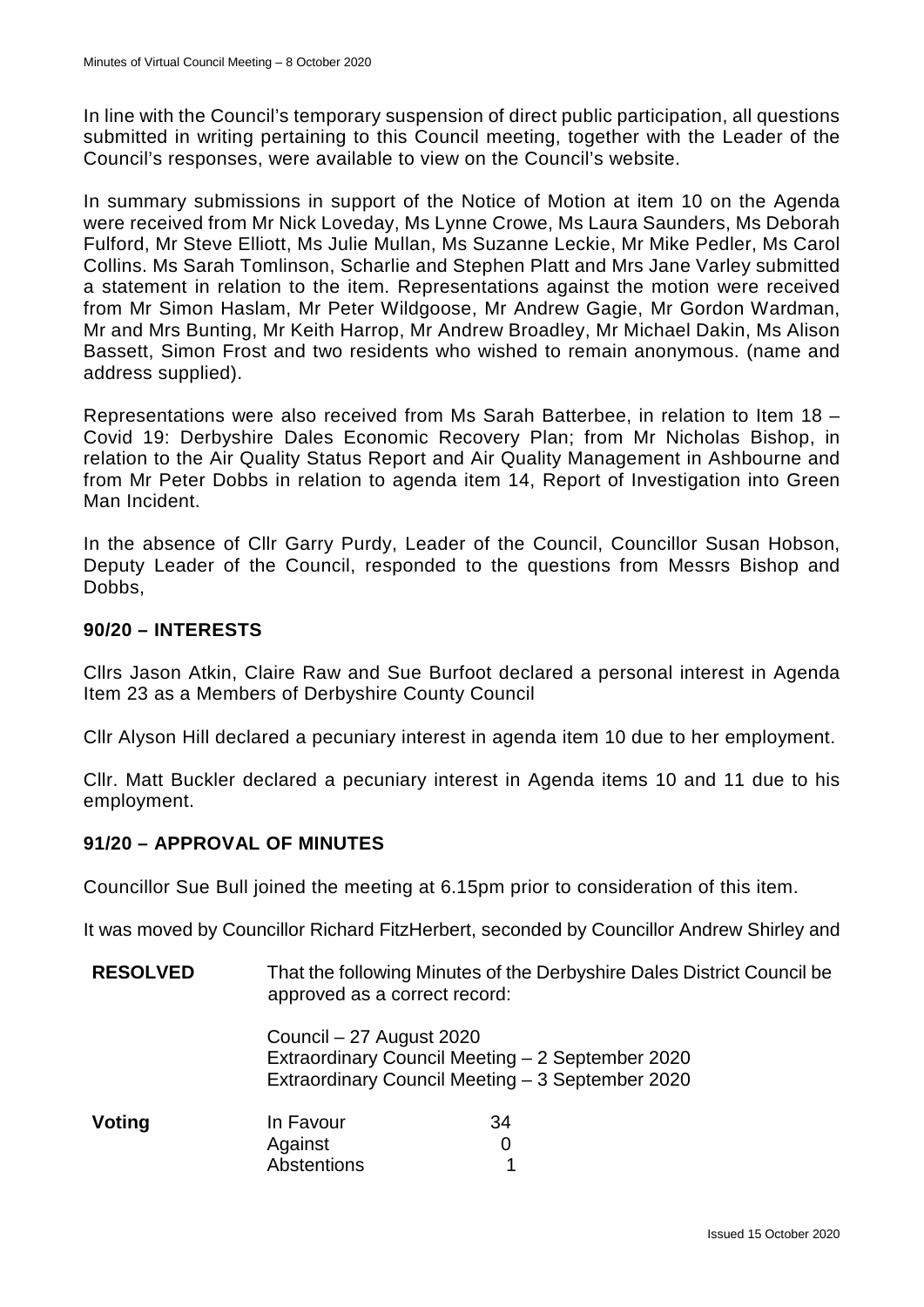# **92/20 - LEADERS' ANNOUNCEMENTS**

Councillor Susan Hobson, Deputy Leader of the Council, read out the following statement in the absence of Councillor Garry Purdy

"An issue that has been raised is the continuing pressure that our Officers and staff are being put under, especially due to the current pandemic. Whilst it may appear to some that we have resumed business as usual, this is far from the case. Due to the increase in Covid cases both nationally and locally the Corporate Leadership Team has had to delay the return of staff to the Town Hall and the majority have had to continue to work from home. This poses its own unique challenges. Our staff continue to be involved in Covid-19 recovery initiatives, including Business Support, supporting the implementation of the test and trace programme with Public Health colleagues at the County Council and the implementation of new schemes of financial support for our residents. Just one example of the type of pressures faced is the requirement to establish a whole new system of test and trace support payments for residents, on lower incomes, who have lost income as a result of self isolating. This system has had to be developed and implemented in two weeks. Whilst we have met this time scale it has had an impact on Officers' ability to respond to other enquiries. Officers will always seek to prioritise enquiries from Members. However, during such challenging times it would be appreciated if Members could assist by limiting the volume of email correspondence and their demands on Officers for information which is not high priority. Officers simply do not have the capacity to deal with such inquiries at the present time. Please could I ask you to remember that our Officers already have significant responsibilities and workloads. They are professional people with a great deal of expertise and we are very fortunate to have them at Derbyshire Dales DC.

#### **93/20 - CHAIRMAN'S ANNOUNCEMENTS**

Due to the current Covid-19 situation, the Chairman of the District of Derbyshire Dales had no updates.

# **94/20 – COMMITTEES**

It was moved by Councillor Jason Atkin, seconded by Councillor Andrew Shirley and

**RESOLVED** (unanimously) That the non-exempt minutes of the Committees listed in the Minute Book for the period 27 August to 8 September 2020be received.

# **95/20 - QUESTIONS (RULE OF PROCEDURE 15)**

# **Question from Councillor Mike Ratcliffe to Councillor Garry Purdy, Leader of the Council:**

*"Given the very public recorded Intensity of members' speeches and their expressed commitment towards the positive or negative outcome of the temporary and permanent Gypsy & Travellers site decision on the 2nd September 2020, will the Leader of the Council consider the appointment of an independent planning adjudication panel on the forthcoming planning application to provide clear, transparent, democratic decision making and avoid any accusations of partisan self interest on the part of this Council?"*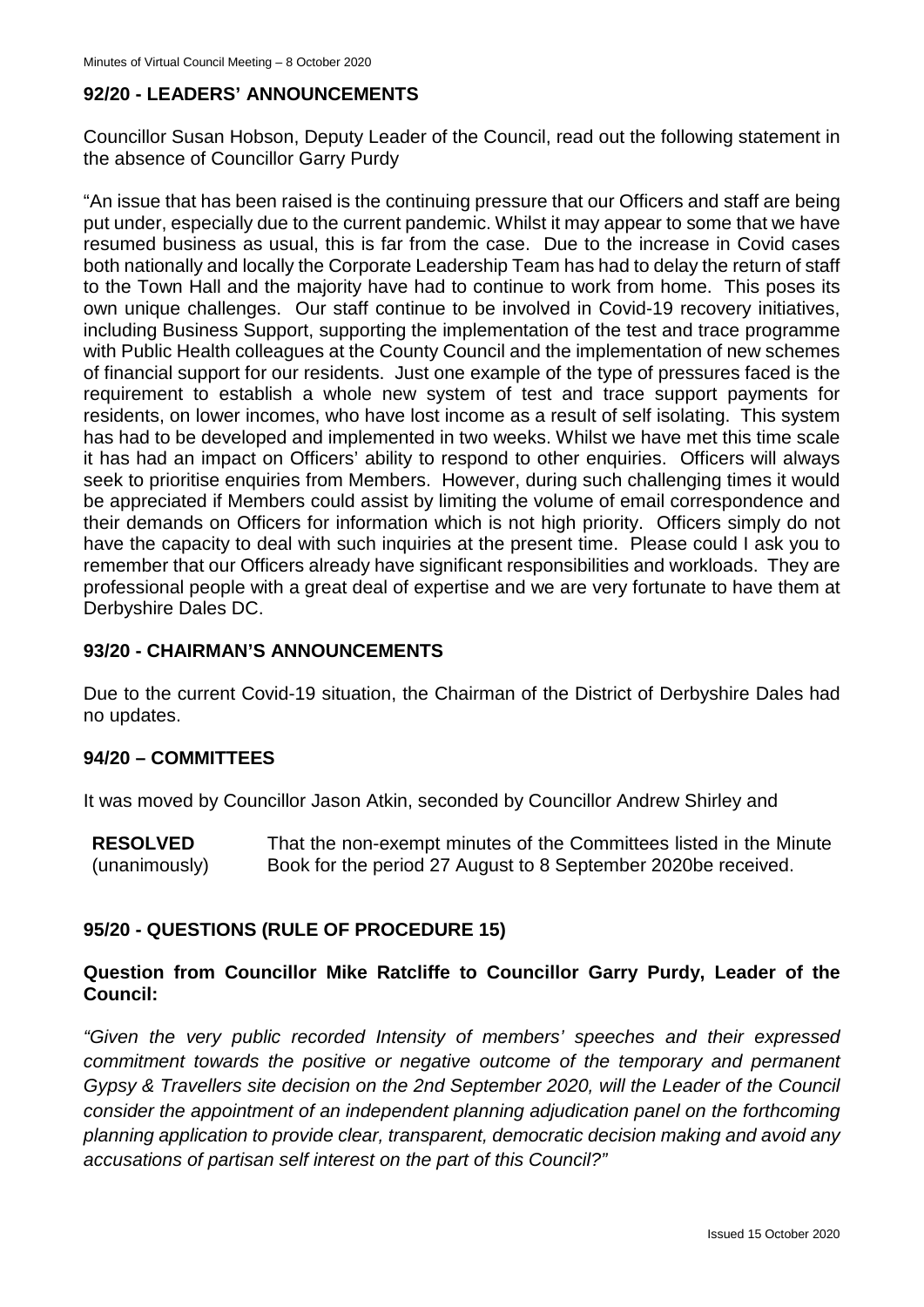In Councillor Purdy's absence Councillor Hobson provided the following.

It is not for the Leader of the Council to determine the discharge of the authority's planning functions. The Council's Scheme of Delegation refers such matters to the Planning Committee to determine. There is no provision for a planning application to be determined by anyone outside of the Local Planning Authority and I do not propose that any matter should be removed from democratically elected district councillors representing the Derbyshire Dales.

All Members of the Council have in recent weeks received training on planning and ethics, where the Monitoring Officer set out in very clear terms the way in decisions should be made by Members serving on the Planning Committee. Irrespective of the matter before the committee, where a Member has pre-determined a matter either in favour of or against a site they should not participate in that decision making process and declare their interest. I would take this opportunity to remind Members that failure to do so would be considered to be a breach of the Member Code of Conduct.

#### **Response from Cllr Ratcliffe**

Cllr Ratcliffe referred to a large number of complaints received in relation to the procedure at the meeting on 2 September and stated his belief that it would be better politically and pragmatically to devolve any planning decision on the traveller site to an independent body.

#### **Response from Cllr Hobson**

Cllr Hobson reiterated her original response and reported that any complaints received would be dealt with in accordance with the District Council's procedure.

# **Question from Councillor Steve Flitter to Councillor Garry Purdy, Leader of the Council:**

- *1) Within the councils Communications and Marketing Strategy it clearly states that the key focus is to support and enhance the activities of the Derbyshire Dales District Council through effective communications, promoting its reputation as a modern forward thinking local authority. The strategy also recognises that communications work best when it is a two way process stating we need to listen as well as talk. Communication with residents is also noted as a key driver and how we treat our customers should be consistent in tone and unified in approach.*
- *2)*
- *a) Does the leader of this council believe that the residents of Tansley were treated in a proper manner, with respect, and fairness by not allowing them the opportunity to consult on the proposed site for travellers on Knabb Hall Lane?*
- *b) Will the leader bring a full and detailed costing and proposed funding of the development needed for the site including provision of services, landscaping, drainage and highway safety to council with full consultation before submitting a planning application?*

In Councillor Purdy's absence Councillor Hobson provided a verbal response.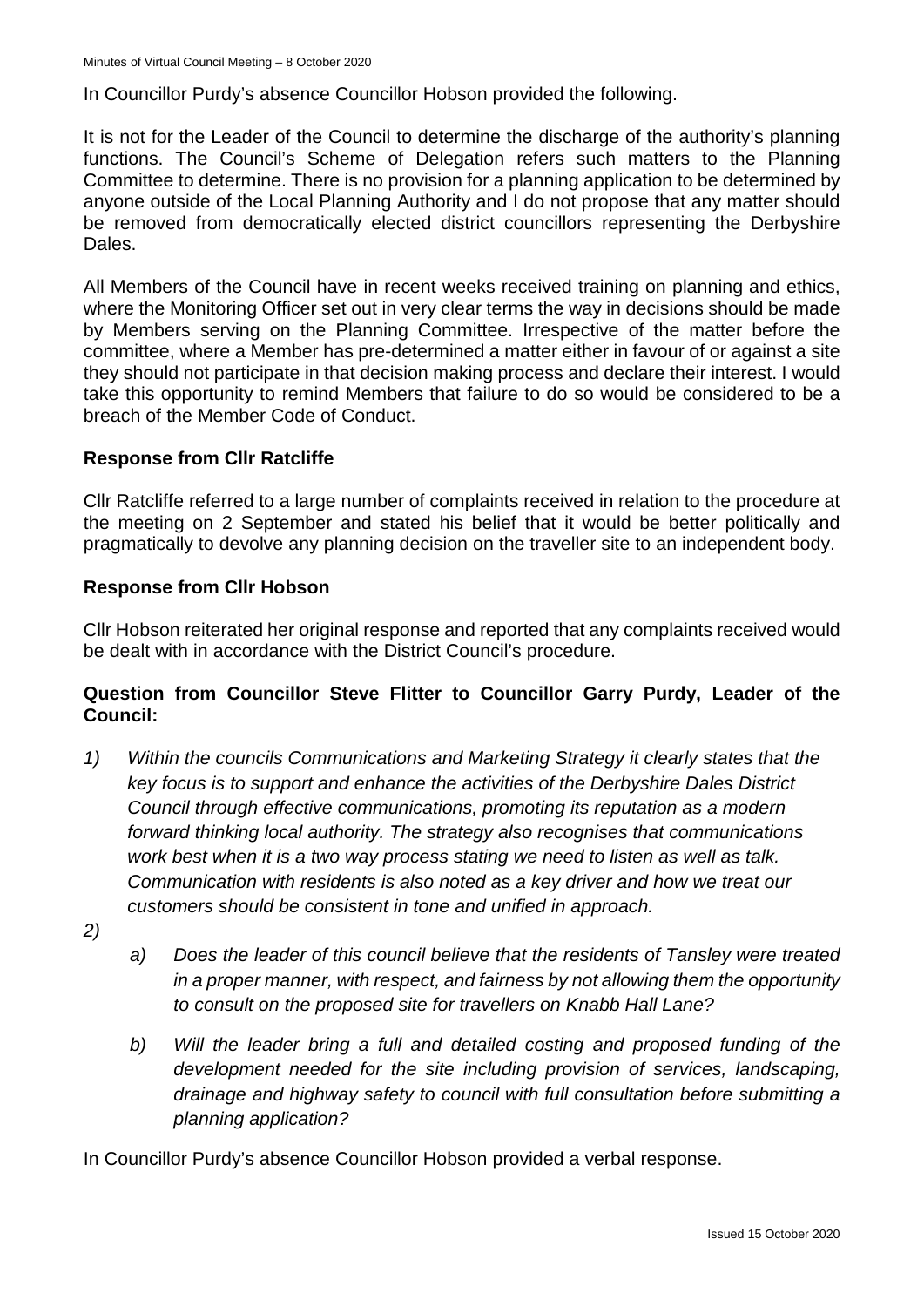# **RESPONSE:**

Question 1a – the purpose of the Council meeting on 2 September was to identify a preferred site to take forward for detailed consideration as to its potential as a Traveller site. It was not a meeting of the Planning Committee and no binding decision has been made that the site will definitely become a Traveller site. It is now necessary for a planning application to be made for this use and that process will involve considerable opportunity for public consultation, including the residents of Tansley. This is the proper time and process for that consultation so I do not agree that the residents have been treated unfairly.

Question 1b – before the site can be developed it will be necessary for the costs of development to be agreed as part of the Council's capital programme. However, the costs of development are not a material planning consideration, so I cannot commit to undertaking the work on costing before a planning application is submitted.

#### **Supplementary Question from Cllr Flitter**

Question 1a – How did Cllr Hobson propose to instil confidence in the hearts of residents and to this Council operating under a "One Council" theme

Question 1b - Councillors expected to make balanced and logical decisions and reports expected to contain all relevant information. Accommodation of the travelling community has been unsuccessfully discussed by the Council for two decades so how could Councillor Hobson account for this opportunistic decision being made in haste.

#### **Response from Cllr Hobson**

Question 1a - Councillor Hobson agreed that the identification of a site had been a long process but reiterated her earlier answer that the decision as not taken by the planning committee and no binding decision had been made that the site would definitely be taken forward. The process would begin with the submission of a planning application.

Question 1b – Cllr Hobson restated her original response to this question.

# **Question from Councillor Steve Flitter to Councillor Garry Purdy, Leader of the Council:**

*2) Within the Corporate Plan the first Priority listed is People and the comments "providing you with a high quality customer experience" and the leader comments that "People are of course at the heart of everything we do"* 

*Will the leader publicly apologise to the residents of Tansley for totally ignoring the wishes and rights of local residents and taxpayers in order to secure a site for travellers without full consultation?*

In Councillor Purdy's absence Councillor Hobson provided a verbal response.

# **Response from Cllr Hobson**.

As previously stated, the proper time and place for public consultation is through the planning process. That process will take place once an application is submitted and the people of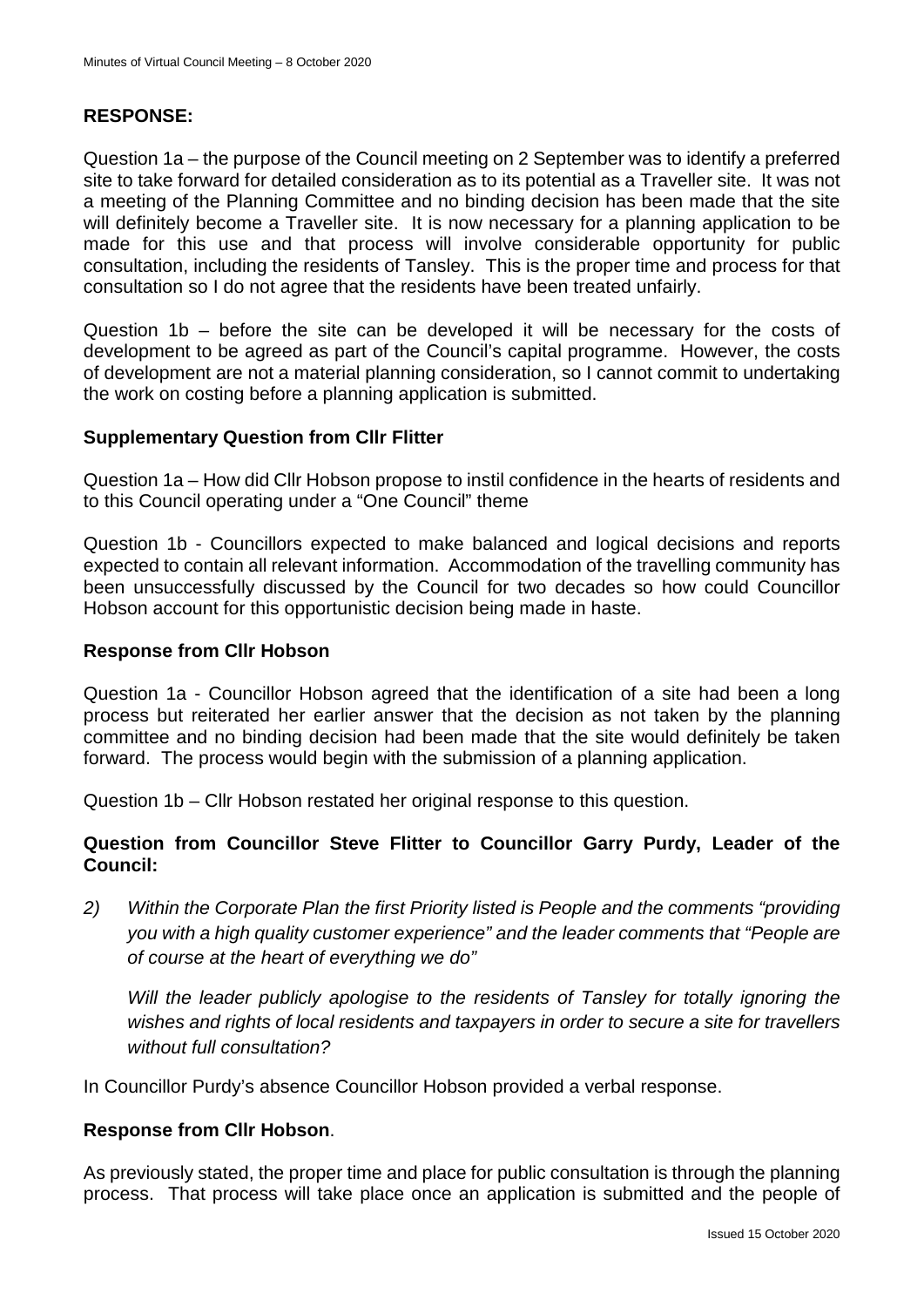Tansley will have every opportunity to put their views forward. Therefore there is no need to apologise to them or to anyone else, in respect of the last Council meeting.

#### **Supplementary Question from Cllr Flitter**

Did Cllr Hobson believe that our communities had been served well by the Knabhall Lane decision at the Council meeting on 2 September 2020 that had caused controversy throughout his Ward?

#### **Response from Cllr Hobson**

Cllr Hobson believed that Officers and Members behaved properly and correctly as that meeting and Council would move forward with the planning process.

# **Question from Councillor Clare Gamble to Councillor Garry Purdy, Leader of the Council:**

*"Pease can the leader inform the council of all measures taken since 03.09.20 to educate the public to not use portable BBQs on public land. To include all educational material written and all meetings in the council's diary with other agencies to facilitate this education. What actions have been taken to consider the implementation of PSPOs, as per the motion passed on 03.09.20.?"*

In Councillor Purdy's absence Councillor Hobson provided a verbal response.

# **Response from Cllr Hobson**

Following the Council meeting on 3<sup>rd</sup> September, discussions were undertaken between District Council and Peak District National Park officers. At these discussions, it became apparent that the PDNPA did not want to adopt an authoritarian stance with regard to signage, but would welcome our support in reinforcing the educational messages that they are already promoting, through the platform "*Peak District Proud*". Assurance has been given that the District Council will be willing to do that through its website and any promotional material that it sends out as general tourism marketing in the coming year.

On the subject of signage, educational material is already in place in some of our car parks, having been placed there by partners with our consent, earlier this year. We'll be obtaining our own supply of that existing material, together with any updated versions, to deploy ourselves, and officers will post them in other car parks that we own near vulnerable sites from the beginning of 2021, similarly refreshing those that are currently in place. A sample of that existing material, which has been produced by Derbyshire Fire and Rescue Service, has already been circulated to Members.

The process of consultation on Public Spaces Protection Orders, for both the renewal of existing Orders and any new proposed additions, will commence from early November and carry on through until February 2021, after which a full report will be presented to the Council's Community and Environment Committee, for consideration.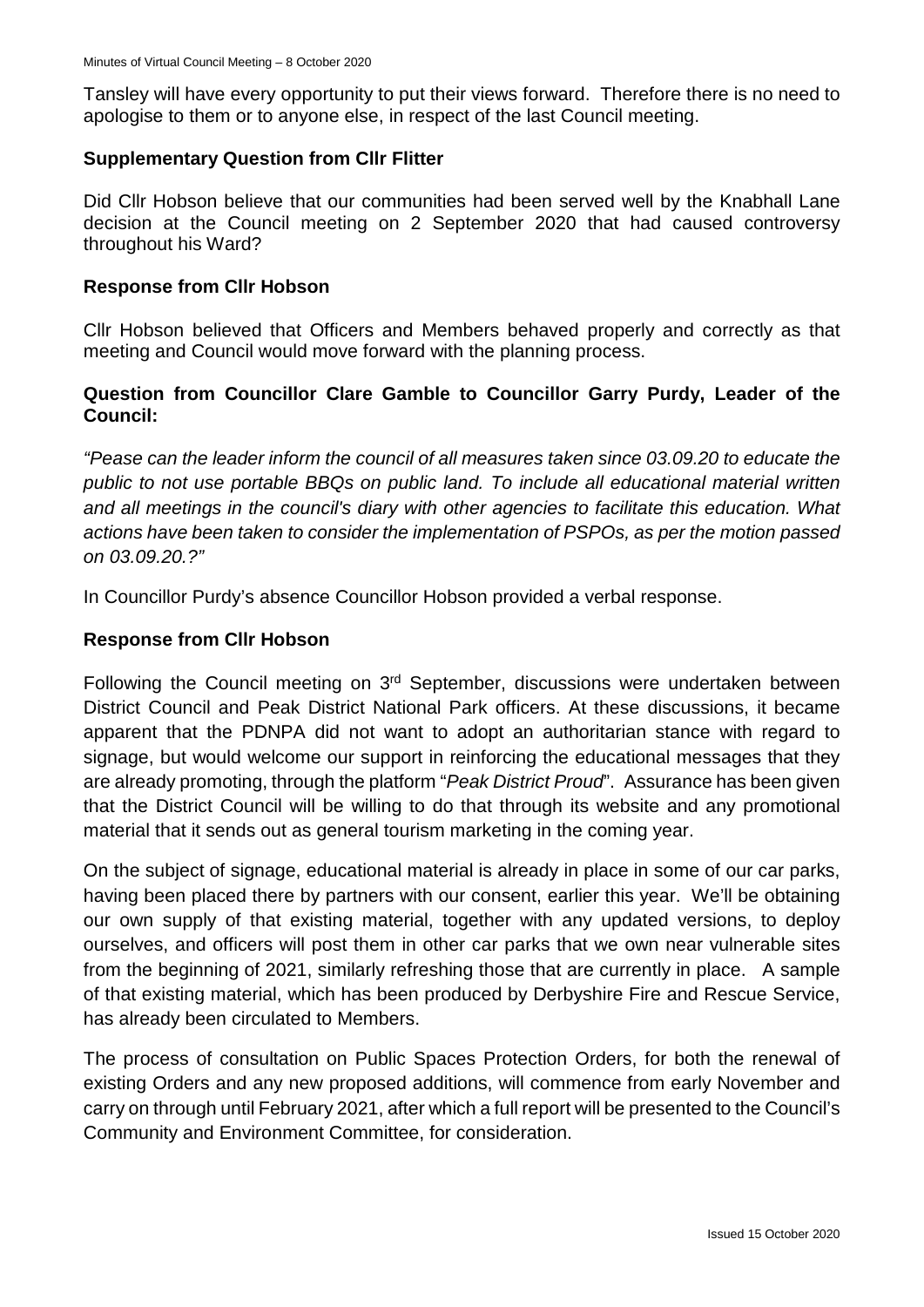Two separate articles appear in the autumn edition of Dales Matters, which will be distributed to every one of the 34,000+ homes in the district w/c 19 October.

This is all in addition to our social media campaigns during the summer months at the height of the problems which reached half a million people.

# **Supplementary Question from Cllr Gamble**

Cllr Gamble asked whether any else, beyond signage, was planned in terms of education – specifically for visitors who may not receive the leaflet to be published.

# **Response from Cllr Hobson**

Quite a lot of visitors do use the District Council website for general information. Officers are working with officers of the PDNPA as a united approach was desirable. The Council was looking at renewal of existing PSPO's and that item would come to Community and Environment Committee in the Spring.

# **Question from Councillor Peter Slack to Councillor Garry Purdy, Leader of the Council:**

*"In the last few weeks I have received vast amount of emails from wide range of residents of the Derbyshire Dales in regards to the Extraordinary meeting on September 2nd to discuss four sites for Gypsy - Traveller site.*

*The complaints where about the lack of democracy, openness and the Conservatives' Leadership rail-roading the selection of Knabhall Lane as Gypsy Traveller site.*

*The complainants go on to say at the very start, after the Officer had finish their report, the Chair invited to the Council Leader to speak and instantly afterwards the Leader moved to approve Knabhall Lane and instantly the Deputy Leader seconded to approve Knabhall Lane; this was before any other Councillors could speak and put forward views for debate.*

*So I would suggest in future meetings, in fairness, democratic and open debate, all Councillor Views should put forward and considered before it is moved and seconded. Yes this is not in the Constitution but it's good practice, so that all councillors can digest all views before it is moved?"*

In Councillor Purdy's absence Councillor Hobson provided a verbal response.

# **Response from Cllr Hobson**

Thank you for your question, Councillor Slack. You have answered your question by reference to the Constitution, and specifically the Rules of Procedure which govern our debates and how we make decisions in Council meetings.

What you consider to be good practice is a matter of opinion, rather than confirmed good practice. The rules of debate allow the proposal of motions at any point and the requirements of the Constitution were met, which is a requirement when making important decisions which may be subject to challenge.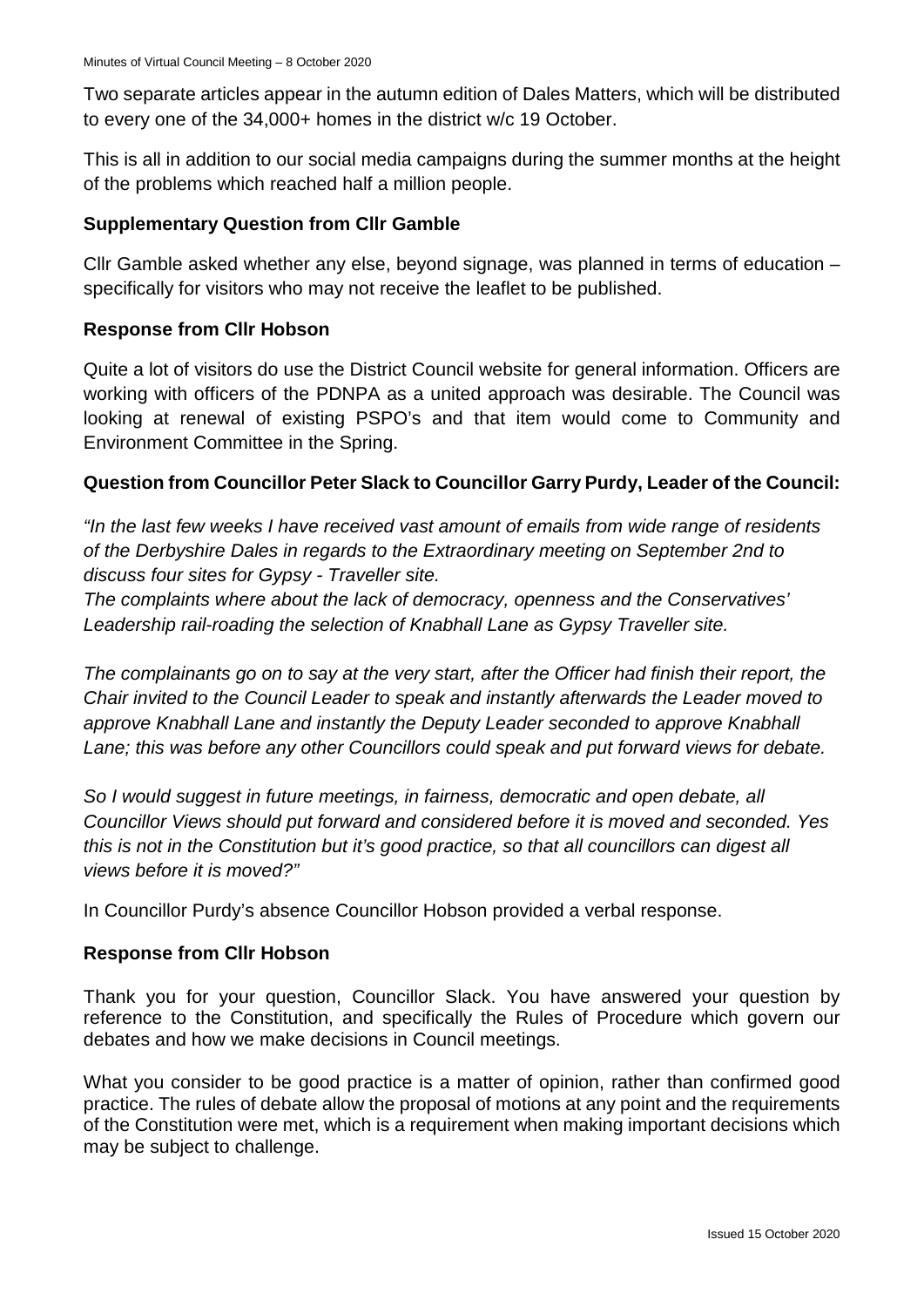#### **Supplementary Question from Cllr Slack**

Did Cllr Hobson agree that by moving a motion immediately her party put its own Members under pressure before they had listened to the debate and the views of others?

#### **Response from Cllr Hobson**

Cllr Hobson stated that all actions were within the Constitution.

#### **96/20 – PROPOSAL OF A NOTICE OF MOTION (RULE OF PROCEDURE 16)**

Councillor Elisa McDonagh left the meeting during discussion of this item. Councillors Buckler and Hill left the meeting during consideration of this item as they had declared pecuniary interests.

The following motion was moved by Councillor Claire Raw and seconded by Cllr Clare Gamble

This motion is being raised in response to the Government decision to commence and extension to the culling of Badgers. The Cull is likely to take place in several areas in Derbyshire Dales.

As many members are aware a successful vaccination programme has been established in Derbyshire and the area has avoided the need for a cull.

The views of the farming community on the effectiveness of the cull vary. Badger culling is a very emotive issue. Bovine TB in Cattle causes' extreme distress for farming family's in Derbyshire. At an NFU meeting last year members spoke about the experiences they had and talked openly about the issue. Some Dale's farmers had taken part in the vaccination programme and found this to be beneficial.

The Green Independent Group supports the evidence below that culling Badgers is not an effective method of managing Bovine TB.

The evidence to support the culling of Badgers to eradicate Bovine Tb is questionable. For example, Last year in the occurrence of bTB increased in Gloucestershire after culling was introduced.

Culling trials have shown that the shooting of wild badgers could reduce bTB by 12 to 23% in comparison a veterinary field study reported that vaccination programmes can reduce incidents of bTB by 74%

In considering this motion we are also mindful that the introduction of culling will enable the use of fire arm in the area. This is of concern particularly during a pandemic when the risk to people's mental health and rational thinking is heightened.

This motion acknowledges and fully respects the law. Its aim is to work within the law to protect the enjoyment of the wildlife and livestock in the Derbyshire Dales for future generations.

Therefore the council resolves to:

1) Ban the culling of badgers on all land owned by Derbyshire Dales District Council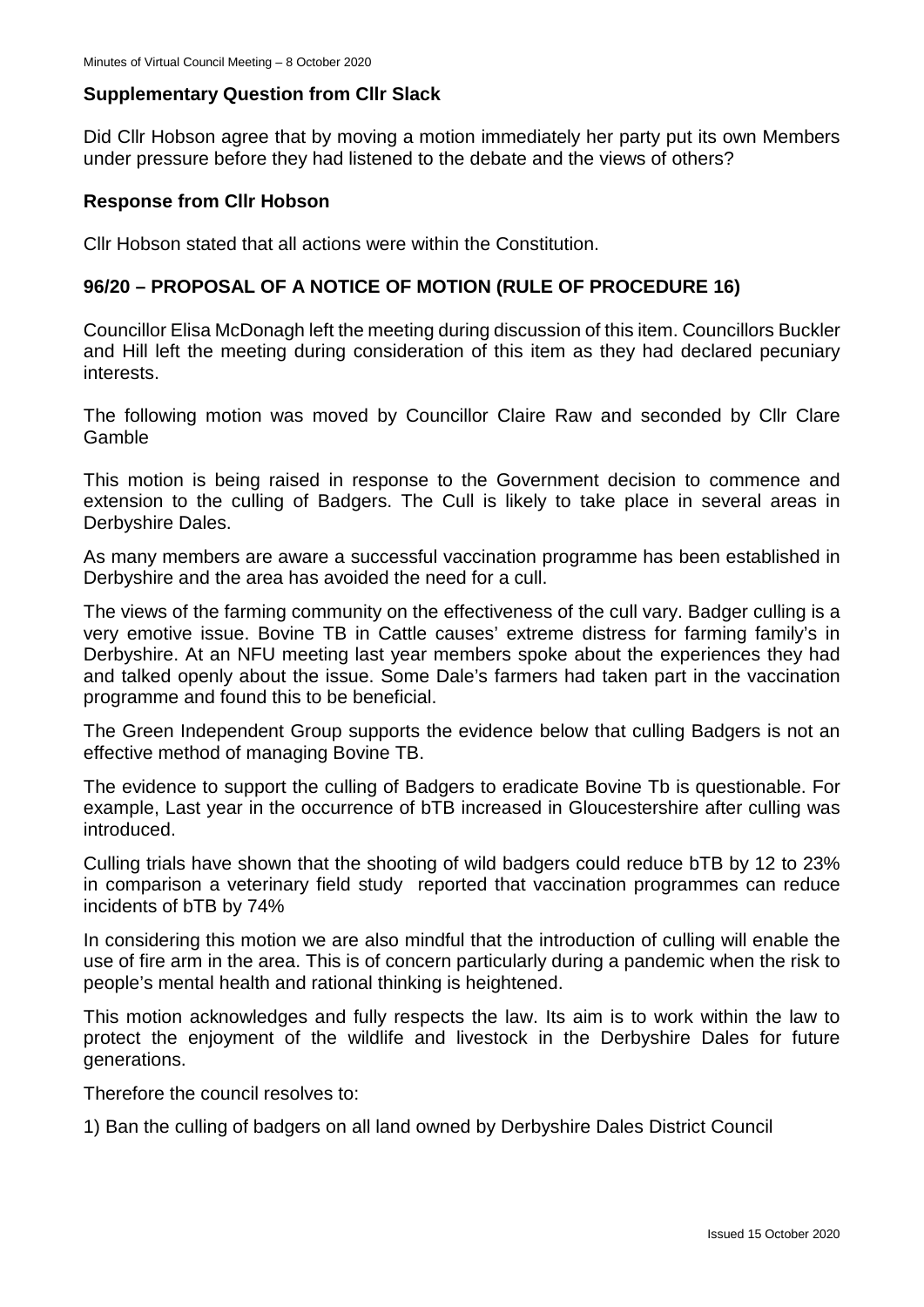2) Support the protection of Derbyshire Wildlife and seek support from DWT to install clear signage designating protected areas on our land and information to the public on the Council's website about where to report any unlawful killing of badgers

3) To acknowledge and thank the volunteers in Derbyshire Dales to protect Livestock though the vaccination programme.

Following a lengthy debate it was:

| <b>RESOLVED</b> | 1) That the culling of badgers on all land owned by Derbyshire<br>Dales District Council be banned.                                                                                                                                                                                                 |
|-----------------|-----------------------------------------------------------------------------------------------------------------------------------------------------------------------------------------------------------------------------------------------------------------------------------------------------|
|                 | 2) That the District Council support the protection of Derbyshire<br>Wildlife and seek support from DWT to install clear signage<br>designating protected areas on Council land and information to<br>the public on the Council's website about where to report any<br>unlawful killing of badgers. |
|                 | 3) That the Council acknowledge and thank the volunteers in<br>Derbyshire Dales working to protect Livestock though the<br>vaccination programme.                                                                                                                                                   |
|                 | In accordance with Rule of Procedure 19d a recorded vote was<br>requested by Councillors Mike Ratcliffe and Richard FitzHerbert                                                                                                                                                                     |
| Voting          | <b>In Favour – Councillors Allison, Archer, Bull, M. Burfoot, S. Burfoot,</b><br>Buttle, Flitter, Froggatt, Furness, Gamble, Hughes, O'Brien, Pawley,                                                                                                                                               |

Ratcliffe, Raw and Slack (16) **Against –** Councillors Bright, Donnelly, FitzHerbert, Lees, A. Morley, M. Morley, Salt, Shirley and Statham (9) **Abstention –** Councillors Atkin, Chapman, Hobson, Rose, Sutton, Swindell and Wakeman (7)

The Chairman declared the motion CARRIED.

There was a short adjournment following this item

# **97/20 – MOTION TO DEFER**

It was moved by Councillor Susan Hobson, seconded by Councillor Tony Morley and

**RESOLVED** That, in view of the amount of business still outstanding on the Agenda authority be delegate to the Community and Environment Committee to determine Items 20 (Derbyshire Dales Statement of Community Involvement) and 21 (Derbyshire Dales Local Development Scheme 2020-2023) and to the Governance and Resources Committee to determine items 22 (Performance Management – Key and Corporate Performance Indicators Outturn 2019/20 and 23 (Vision Derbyshire and Local Government Reform)

| Voting | In favour | 22 |
|--------|-----------|----|
|        | Against   |    |
|        | Abstain   |    |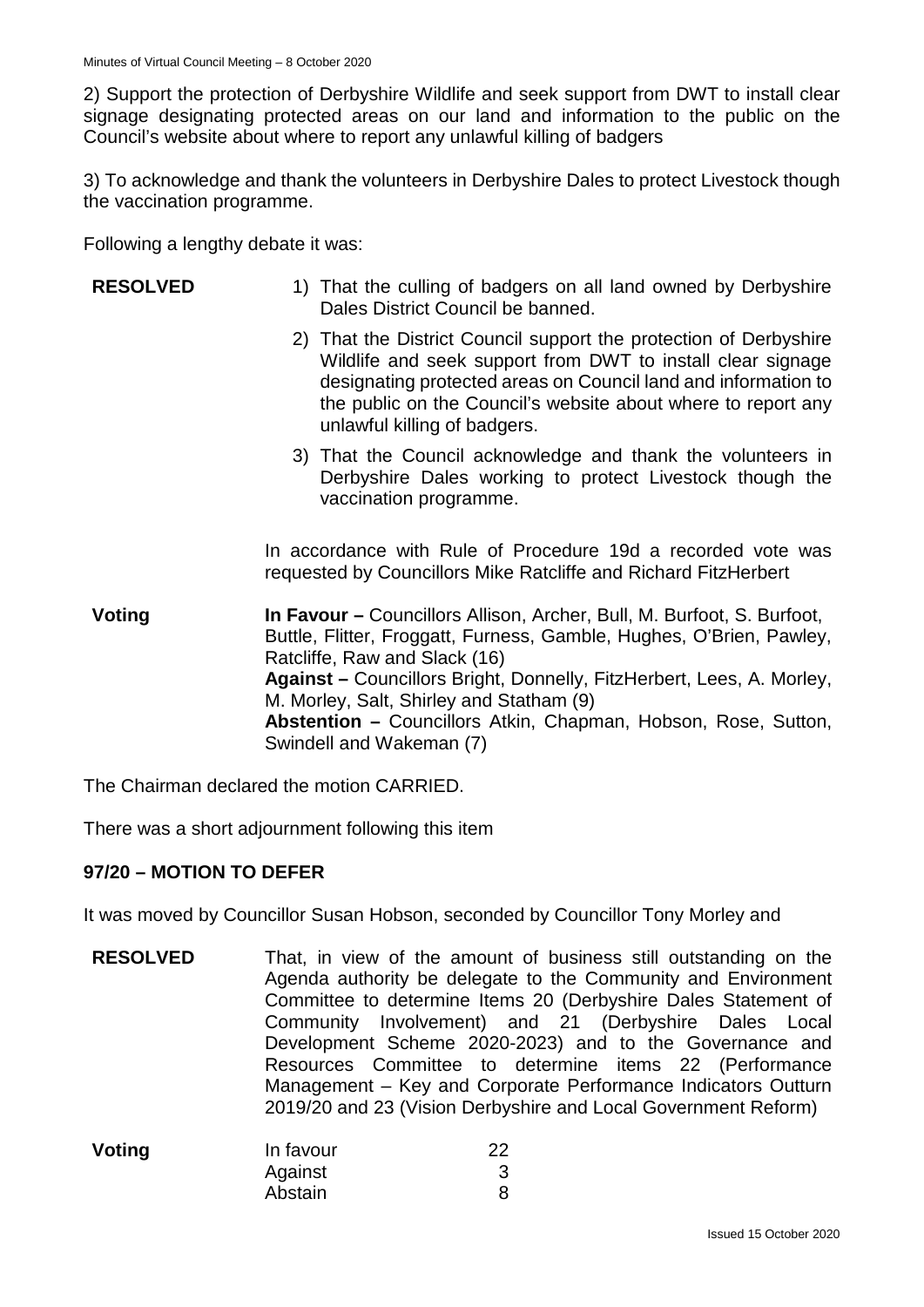# **98/20 – BIODIVERSITY OF ROAD VERGES AND PUBLIC OPEN SPACE (deferred from meeting on 27 August)**

Councillor Matt Buckler was absent during consideration of this item as he had previously expressed a pecuniary interest.

The Council considered a report that outlined the potential to increase biodiversity of road verges and public open spaces managed by Derbyshire Dales District Council.

The conservation charity Plant life had been campaigning since 2013 to change the way road verges are managed, for the benefit of wildlife. In 2017 they produced guidelines to help local authorities achieve this. With over 300 local authorities having declared Climate Emergency an increasing number have taken up some or all of their recommendations.

Community and Environmental Services had received a number of requests from residents in the past few years to reduce the number of cuts we make to the road verges to allow plants to flower.

Although this project is primarily looking at native wildflowers from an ecological point of view, plants also have other environmental benefits. Recent studies (Chris Smith, Goldsmith University) have revealed that some plants can help in reducing pollution. A few have the ability to take up pollutants from the soil, particularly heavy metals or they can absorb gaseous pollutants into the leaves but many more are able to trap particulates on the fine hairs on the leaves. Some of these plants are natives or are of benefit to pollinating insects. These plants could be of interest where the planting is near housing or public open spaces particularly play areas.

Derbyshire Dales DC is contracted by Derbyshire County Council to maintain road verges to a specified standard, which varies according to the location of the verge in question. The report detailed four options for increasing biodiversity in these verges. Each option involved additional costs but it was believed that these could be minimised by developing partnerships with Town and Parish Councils and local interest groups and, in some locations through less frequent mowing.

It was noted that there was also scope to increase biodiversity in the District Council's parks and open spaces by:

- leaving areas of vegetation to grow long to allow the existing plants to flower;
- creating wildflower meadows within short mown grass and planting native plant bulbs such as blue bells under trees;
- planting trees

It was proposed that, if approved, this project should be taken forward by the formation of a working group involving Members, representatives of the Clean and Green Team and the Community Development Officer, in consultation with partners such as Derbyshire County Council, Derbyshire Wildlife Group and Parish and Town Councils, who had a range of views on this topic. The report set out a three year plan to progress the project.

It was moved by Councillor Stuart Lees, seconded by Councillor Jason Atkin and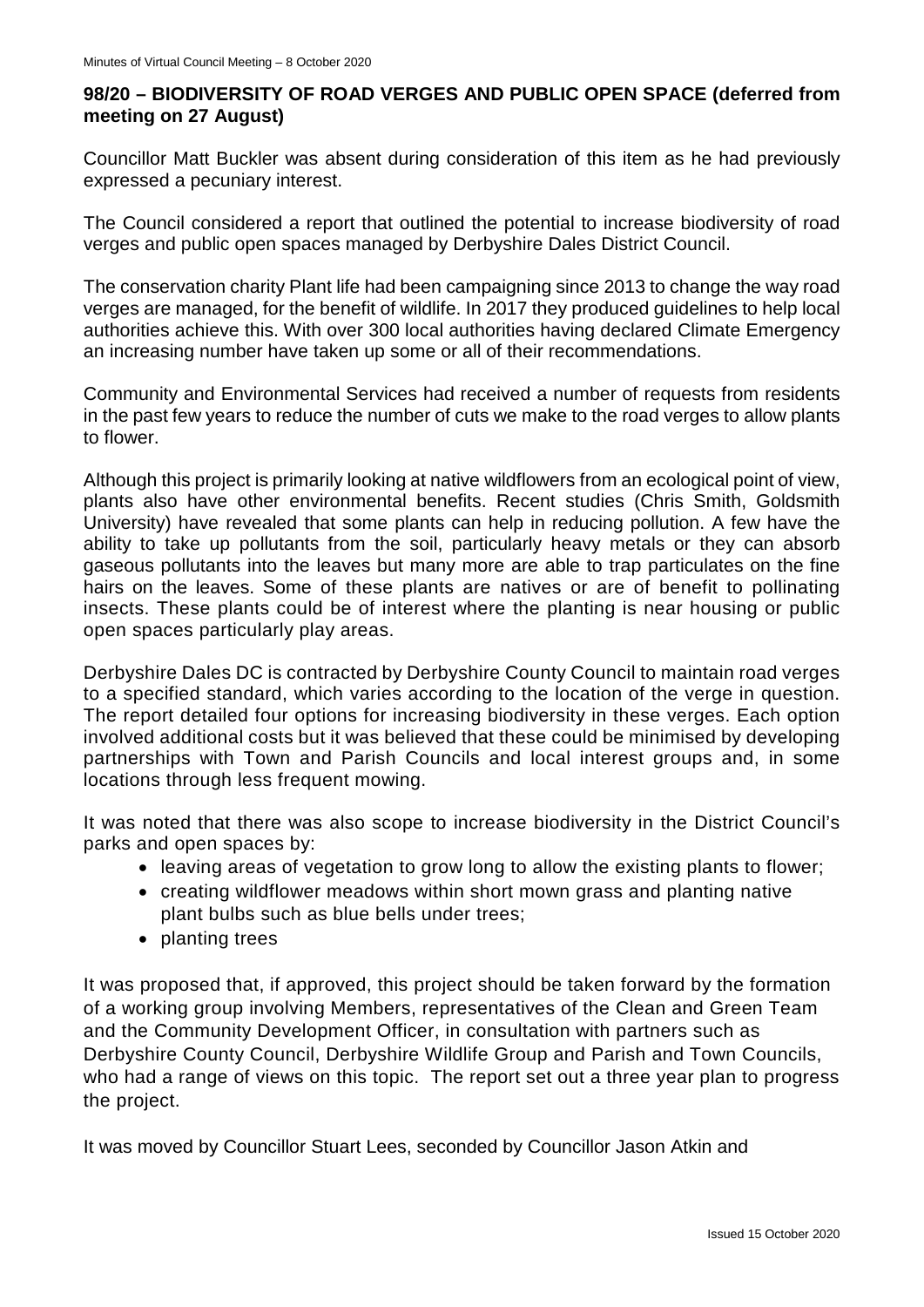| <b>RESOLVED</b><br>(unanimously) | 1. To set up a Working Group made up of: Members; Officers from<br>the Community & Environmental Services team; Members of<br>our Clean & Green Team. The Working Group would research<br>and develop the project. |
|----------------------------------|--------------------------------------------------------------------------------------------------------------------------------------------------------------------------------------------------------------------|
|                                  | 2. To continue discussions with Derbyshire County Council on                                                                                                                                                       |
|                                  | changes in the management of the rural road verges to increase                                                                                                                                                     |

- changes in the management of the rural road verges to increase their biodiversity within the District.
- 3. To work with Parish and Town Councils in the identification and management of wildflower urban road verges.
- 4. To investigate and trial changing the management of urban road verges that already have some wildlife interest to increase both the number of species and the population of wildflowers, using options 2.
- 5. To carry out a trial of the creation of wildflower verges using options 3 and 4.
- 6. To raise awareness of these verges amongst residents of Derbyshire Dales and to ask for their help in identifying verges rich in wildflowers.
- 7. To investigate and trial increasing the biodiversity in our parks and open spaces by either creating wildflower areas or changing the management of grassland'

The Chairman varied the order of business at this stage to consider item 15 – Public Participation at Council and Committee meetings.

# **99/20 – COMMUNITY PAYBACK SCHEME (Deferred from 27 August 2020)**

The Council considered a report that recommended the creation of a Derbyshire Dales District Council Community Payback Scheme and sought approval for a supplementary revenue budget of £6000 to support the scheme.

Community Rehabilitation Company (CRC) runs Community Payback for Derbyshire, Leicestershire, Nottingham and Rutland. The scheme is for offenders to undertake unpaid and supervised reparation work that benefits local communities. Each offender is risk assessed and they work a specified number of hours usually between 40 to 300 hours.

There are a number of areas within the district that the District Council are unable to maintain and complete works to a desired standard due to the lack of capacity and resources to undertake these works and the agreed core standards that take priority. The District Council can occasionally receive criticism for not completing some of these works.

The District Council is seeking for Ward Members to prioritise projects or areas within their Wards to form part of our Community Payback Scheme for the first year.

Officers will select 10 of these priority areas for the Community Payback Scheme to undertake the necessary works required over a 12 month period.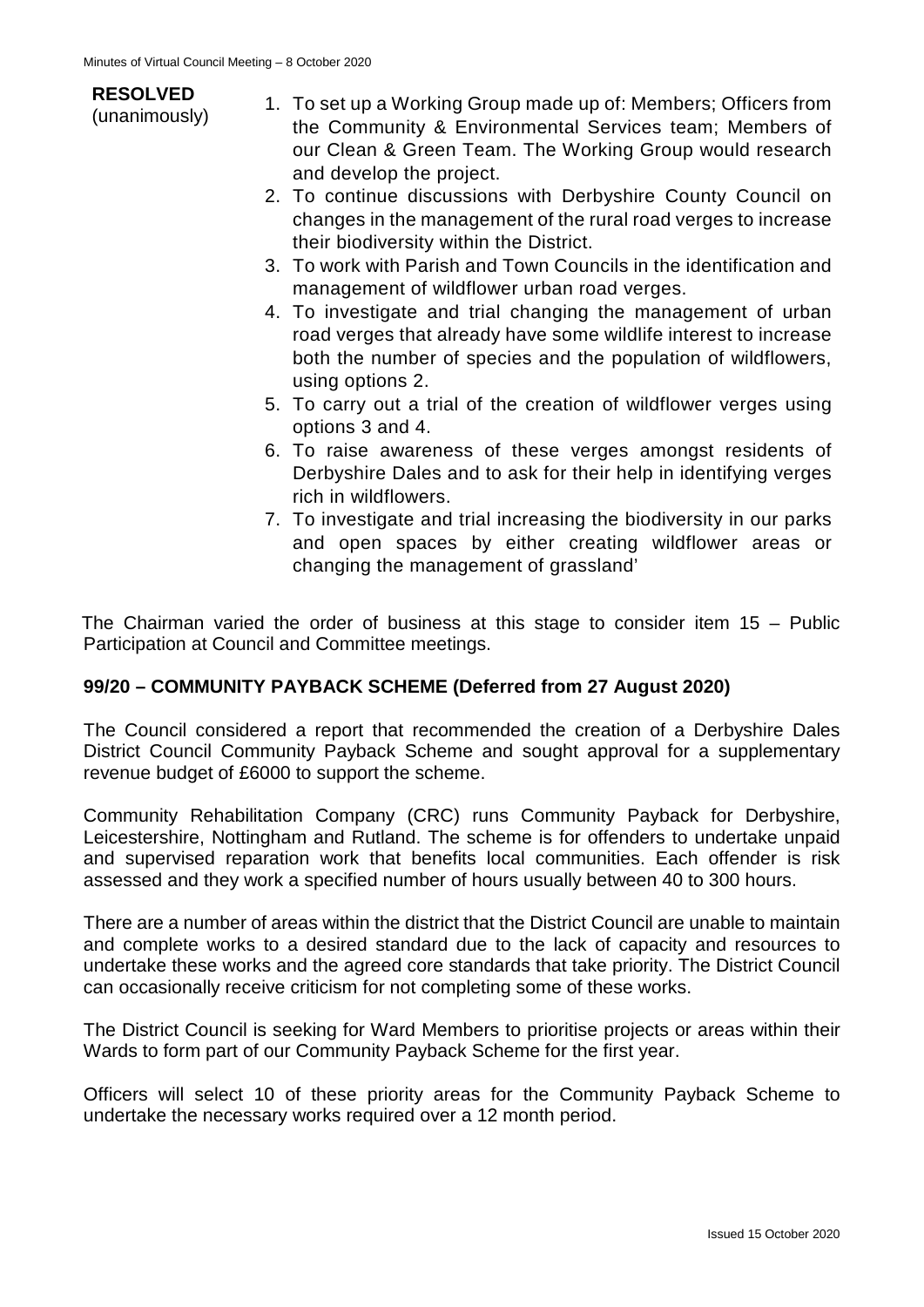CRC also offer individual placements to offenders where they carry out their hours within a team in a Local Authority or other organisations. There is no charge to the organisation for these placements.

It was proposed to trial this option to build capacity within our day-to-day teams. The offender on placement would shadow other employees in the Clean & Green Team and assist on works such as street cleansing and grounds maintenance.

It was moved by Councillor Mark Wakeman, seconded by Councillor Alasdair Sutton and

- **RESOLVED** (unanimously) 1. That the launch of a Community Payback Scheme for the District Council be agreed.
	- 2. That a supplementary revenue budget of £6,000 for 2020/21 to be used for the scheme to improve areas within the District be approved.
	- 3. That a trial a work placement with Community Rehabilitation Company to work within our Clean & Green Team be agreed for a 3 month period with the option to extend this period if the Clean and Green Manager is satisfied with the placement scheme.

# **100/20 – PUBLIC PARTICIPATION AT COUNCIL AND COMMITTEE MEETINGS**

The Council considered a report that sought approval for provisions for public attendance, for the purposes of participation, at virtual Council and Committee meetings to replace the existing provision that only facilitated participation by written submission.

Details of the proposed arrangements were set out in the report.

It was moved by Councillor Chris Furness, seconded by Councillor Helen Froggatt and

**RESOLVED**

(unanimously)

- 1. That the introduction of public attendance for the purposes of participation at virtual Council and committee meetings be approved.
- 2. That authority be delegated to the Director of Corporate and Customer Services to give effect to the revised arrangements for public participation within Council Procedure Rule 14.

# **101/20 – MOTION TO CONTINUE**

It was moved by Councillor Richard FitzHerbert, seconded by Councillor Tom Donnelly and

**RESOLVED** That in accordance with Rule of Procedure 13, the meeting continue beyond 2½ hours to enable Item 13 (Climate Change Strategy and Action Plan) and Item 14 (Report of Investigation into Green Man Incident) to be considered. Items 16, 17, 18, 19 to be deferred to a future meeting.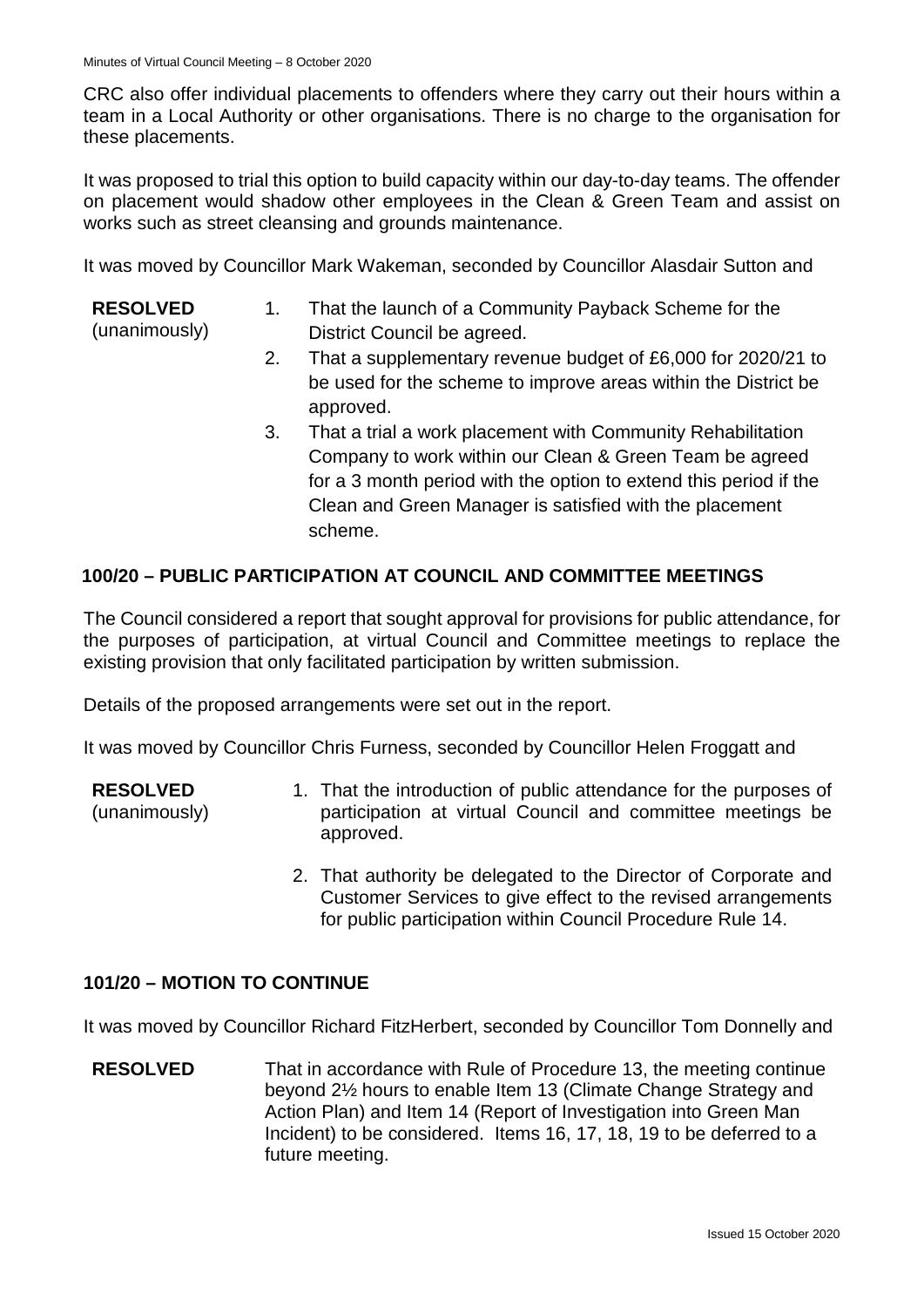| Voting | In favour | 29 |
|--------|-----------|----|
|        | Against   |    |
|        | Abstain   | 5  |

#### **102/20 – CLIMATE CHANGE STRATEGY AND ACTION PLAN**

The Council considered a report that sought approval for the Climate Change Strategy and Action Plan produced by ClearLead Consulting on behalf of the Council. The Action Plan set out a clear pathway to the achievement of net zero in terms of the District Council's direct emissions.

At its meeting of full Council on 30 May 2019 Derbyshire Dales District Council pledged to:

- Declare a climate emergency;
- Make Derbyshire Dales District Council carbon neutral by 2030;
- Call on the UK Government to provide the powers and resources to make the 2030 target possible;
- Work with partners across the county and region to deliver this new goal through all relevant strategies;
- Report back to Council within six months with the actions the Council will take to address this emergency.

Updates were submitted to Council on 26 September 2019 and 16 January 2020. A further report was submitted to a meeting of the Council's Community and Environment Committee on 19 February 2020, which delegated authority to the Director of Regulatory Services to procure consultants to assist for the formulation of a Derbyshire Dales Climate Change Strategy and Action Plan. This work has now been undertaken and this report considers that Strategy and Action Plan.

James Patterson and Andy Greenall of ClearLead gave a presentation that demonstrated the ways in which the savings could be achieved, the timescale for that and the estimated cost of the necessary measures, all of which were also summarised in the report.

The Climate Change Working Group had considered and welcomed the ClearLead report. In doing so the group had also considered its own future and had concluded that there was still a role for the group, as detailed in the report.

The estimated cost of the identified measures was £2,773,000 and it was noted that none of this expenditure had yet been financed. However, the government was expected to announce funding scheme which may contribute to the cost.

It was moved by Councillor David Chapman, seconded by Councillor Peter O'Brien and

#### **RESOLVED**

1) That the Climate Change Strategy and Action Plan be received

(unanimously)

- 2) That the Council's carbon footprint be measured and reported on an annual basis
- 3) That the programme of works required to achieve net zero by 2030 is approved and built into the Capital Programme to be considered by Council in November 2020.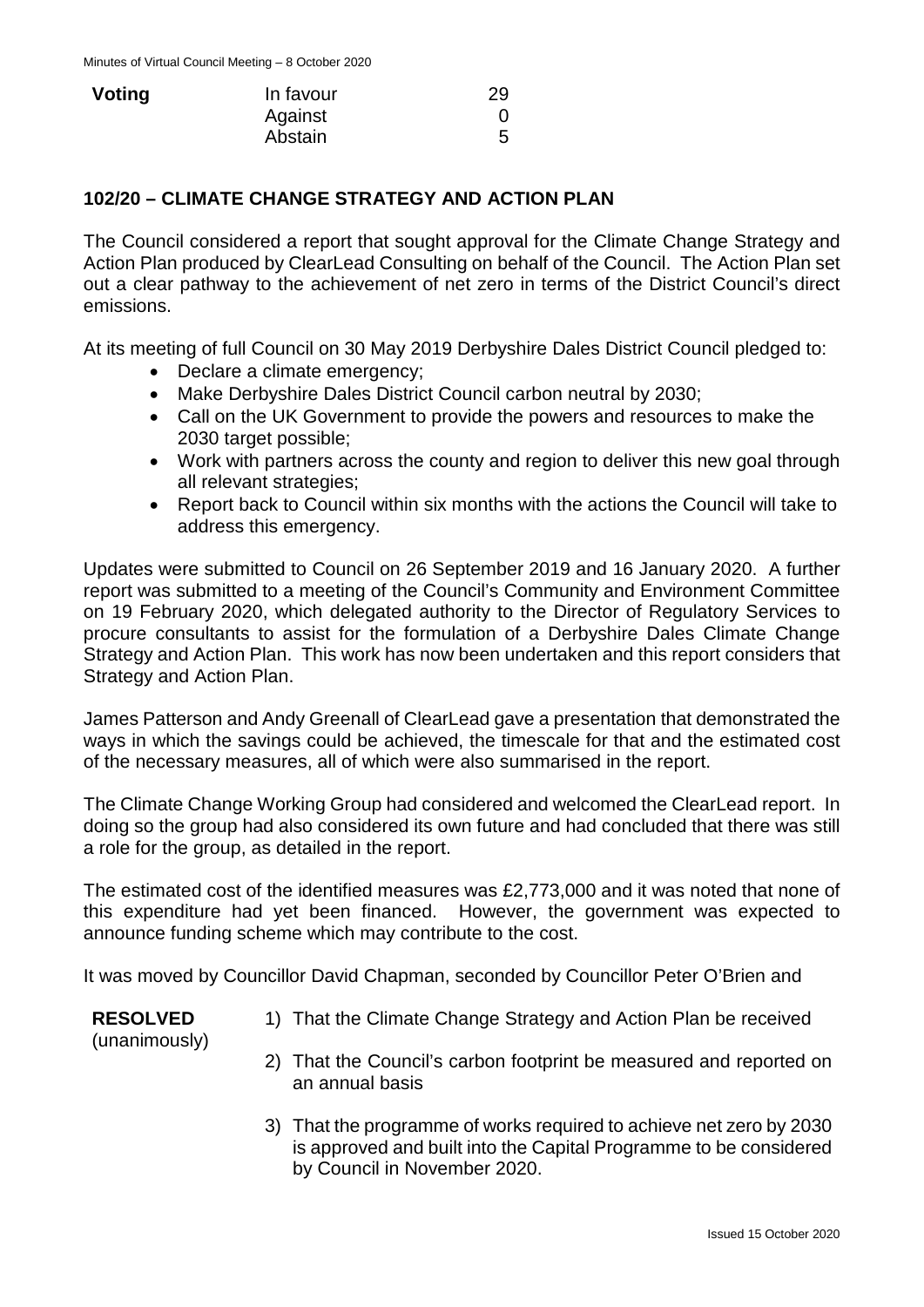- 4) That the need to obtain funding to undertake the programme of works required to achieve net zero by 2030 is noted.
- 5) That the revised work areas for the Climate Change Working Group are noted.
- 6) That authority is delegated to the Director of Regulatory Services and the Director of Corporate and Customer Services to draw up new terms of reference for the Climate Change Working Group, in consultation with the political Group Leaders.
- 7) That the recruitment of a Climate Change Officer is approved on a 5 year fixed term contract, subject to the design and evaluation of the post, and that the cost will be built into the revenue spending proposals and medium term financial plan to be considered by Council in March 2021.

There was a short adjournment following this item.

Councillor Raw left the meeting prior to consideration of the next item.

# **103/20 – REPORT OF INVESTIGATION INTO THE GREEN MAN INCIDENT**

On 5 June 2020 a petition was posted on the change.org website calling for the Black Head situated upon the gallows sign in Ashbourne to be removed. At approximately 21.43 hours on 8 June 2020 the Black Head was removed and taken away by Cllr Lees acting on permission given by the Council.

The Head was then retained by Cllr Lees before being placed in Derbyshire County Council archives for storage on 11th June 2020. On 11 June 2020 the Council's Emergency Committee requested an independent review of the incident to be undertaken.

The agreed remit of the independent review was to:-

- a) Establish a factual timeline of events which resulted in the removal of the Blacks Head, Ashbourne and its safe return to the custody of the District Council;
- b) Clarify the capacity of individuals involved and the source/authority of any permission granted.

Mr Steve Dunning the Council's Independent Member conducted the Review and was present at the meeting to present his findings which were appended, in full, to the report.

It was moved by Councillor Susan Hobson, seconded by Councillor Jason Atkin and

#### **RESOLVED** (unanimously)

- 1. That the report be noted.
	- 2. That the conclusions and recommendations of the Independent Person be accepted and adopted.
	- 3. That the thanks of the Council be conveyed to the Independent Person for his assistance in compiling this report.